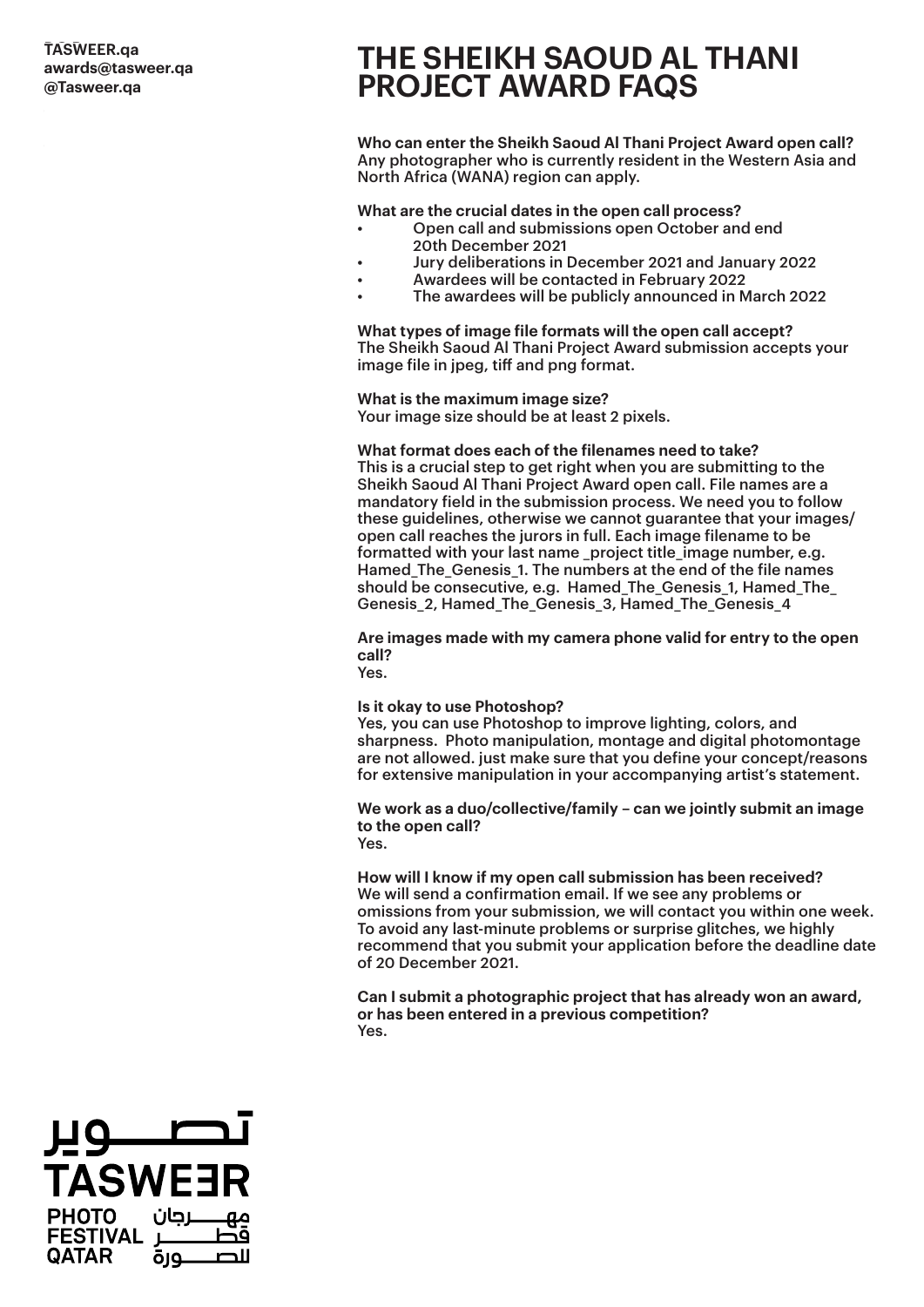## **SHEIKH SAOUD AL THANI SINGLE IMAGE AWARD 2021 FAQS**

**My work is not realized in conventional framed print form. Can I still submit my work to the Sheikh Saoud Al Thani Project Award open call?**

Yes. If the final form of your work is unframed, printed onto fabric, vinyl, and other non-conventional materials, and/or has sculptural elements, you are welcome to apply. We also accept video as a component to the project. However, video cannot be the entirety of the project. Our only stipulation when using other mediums in the project that photographic practices and imagery is central to the concept and experience of the project and your grant proposal.

**Can I withdraw or change my submission once I've entered it?** No, but you can make a new submission with your changes. Please email us at Awards@Tasweer.qa and let us know if you are making a new submission before the closing day of submissions.

#### **Will Tasweer archive my submission, even if I am not shortlisted by the award jury?**

All submissions may be stored, archived and digitally preserved. If you do not wish for your submissions to be stored please contact us at Awards@Tasweer.qa

**How are the Sheikh Saoud Al Thani Project Awardees selected?** Your submission will be reviewed by all members of the jury before they convene and make their collective decision about the six photographers who will be awarded the Sheikh Saoud Al Thani Project Award in 2022. Awardees will be contacted in February 2022, and photographers who are not selected for the 2022 grant awards will be notified in February 2022.

#### **If my project is selected, what is the copyright/image license relationship with Tasweer that I am agreeing to?**

Please see our Terms & Conditions for the full agreement. In summary, if you are selected for a 2022 grant award, we ask that you agree to Tasweer and its partners to disseminate your open call submission images – fully credited to you – for non-commercial promotion of the Sheikh Saoud Al Thani Awards and Tasweer for digital use. Tasweer will inform you and work with you with regards to any printed reproduction.

### **If my project is not selected, what is the copyright/image license relationship with Tasweer that I am agreeing to?**

You will always retain full copyright even if you are selected. By submitting your photograph, you grant Tasweer the license to use your image online. If at any time, you would like Tasweer to no longer be able to use your image, please contact the Tasweer team at Awards@ Tasweer.qa